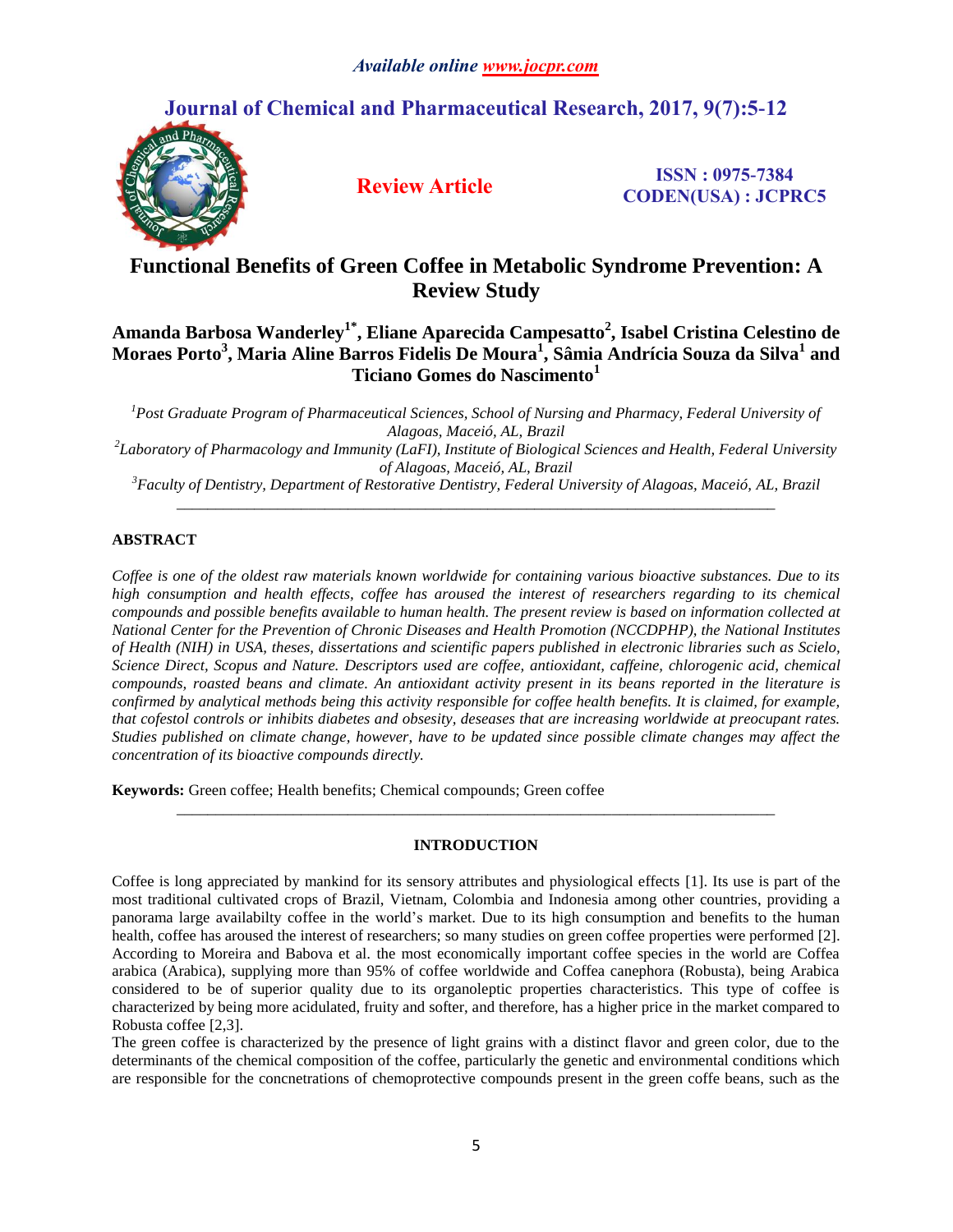antioxidants. However, when the beans are submitted to roasting process, there is a change in the concentration of its bioactive compounds [4-6].

Coffee beans are a complex plant matrix since it contains several substances that interact with the human body, the antioxidants being among the main foci of epidemiological studies [7]. Researchers have struggled to demonstrating a positive response of coffe in the prevention and treatment of chronic and neurodegenerative diseases [8]. Ludwig et al. for instance, affirm in their study that consuming coffee reduces the risks of contracting certain metabolic disorders and it improves the health state of the individual [9].

This review study was conducted with the objective of summarizing the information related to the claimed benefits that green coffee provides in suppressing or controling some diseases due to its bioactive compounds, in view of its socioeconomic importance and high consumption. It is restricted to studies published in the literature of recent years and the databases used were Scielo, Science Direct, Scopus and Nature. In addition, criteria data published by the National Center for Chronic Disease Prevention and Health Promotion (NCCDPHP), at the National Institutes of Health (NIH), USA. In addition, theses, dissertations and scientific articles published in English and Portuguese journals and magazines from 2012 to 2017 were consulted. The descriptors used for filtering of scientific documents were green coffee, antioxidant, chlorogenic acid, caffeine, chemical compounds, roasted beans and climate.

### **CHEMICAL COMPOSITION AND BENEFITS OF GREEN COFFEE**

Several authors report that moderate coffee consumption contributes to the reduction of the development of degenerative diseases (Alzheimer's and Parkinson's), type II diabetes (T2DM), cancer, weight reduction, asthma, adjuvant treatment of hypertension, cardiovascular diseases and cirrhosis [5,10].

Coffee beans comprise a set of components complex such as an extensive variety of minerals, amino acids, lipids, sugars, vitamins, and chemical compounds that influence various metabolic processes. The most influential chemical compounds are alkaloids, diterpenes and, in larger quantity, phenolic compounds, such as chlorogenic acids (CGAs), are the main bioactive compounds found in coffee beans. Tannins, lignins and anthocyanins stand out from the phenolic compounds present in the grains in less quantity [10,11]. Trigonellin and caffeine are the most important alkaloids present in grains, but caffeine is the main alkaloid. Caffeine is a methylxanthine and represents 1 to 4% in coffee beans, varying according to cultivars. Robusta has an average of 2.2% caffeine while Arabica has 1.2%. This alkaloid has bitter properties and is known to act in the stimulation of the central nervous system, in the increase of the blood circulation dilating the peripheral vessels, increase of the breathing and it acts also in the metabolism aiding the digestion of the foods in the stomach [12]. In addition to these positive effects on human health due to moderate caffeine consumption, Esquivel, apud Heckman, Weil and González de Mejía, argues that caffeine contributes to physical exercise performance, improves mood and reduces symptoms associated with Parkinson's disease and tremors. Many studies report on the cognitive enhancing effect of caffeine [13] generating a discussion among researchers. Alzheimer's disease has a low incidence in individuals who consume coffee regularly (3-5 cups per day) compared to those who do not drink coffee in their daily lives [14-16] . QI and LI include Parkinson's disease as well. A recent study conducted by Wright et al. with bees aimed at testing the olfactory memory of insects by ingesting tiny amounts with small concentrations of caffeine in the nectar of plants that produce this compound naturally. Among the the plants analyzed were *C. canéfora* and *C. arabica*. Using liquid chromatography-mass spectrometry, the authors observed that the concentration of caffeine in these plants ranged from 0.003-0.253 mM. The results indicated that caffeine had a poor effect on the rate of learning, but had a significant effect with regard to long-term memory of the insects. Within 72 hours, the bees remembered the smell of the plant [17]. Aguiar, citing Farrah, claims that the alkaloid trigonellin is involved in the bioactive effects responsible for inhibiting cancer cells *in vitro* and it provides improved memory due to regeneration of axons and dendrites in animal models. According to Godos et al. and Zhou et al. trigonelin has a hyperlipidemic and hypoclycemic effect [6,18,19]. Studies with animals and humans show reductions in glucose in diabetic and/or obese individuals after administration of trigonelin [17]. Levels of serum cholesterol and triglycerides were observed to be reduced also [19]. The T2DM is the degenative disease that affects the wolrd's population, corresponding to 90 to 95% of diabetes cases, being obesity and lack of physical exercise risk factors of great importance for the development of the disease [20]. The individual develops a pathophysiological, a metabolic disorder characterized by the resistance to insulin [21]. In the US and other Western countries, obesity and diabetes are the main epidemics today [22]. According to a International Diabetes Federation (IDF) study, "diabesity" - a term used to describe the coexistence of T2DM and obesity - accounts for more than 380 million people, 90% of the diabetes disease, and this number tends to increase due to undiagnosed and unreported cases [23].

A study conducted in 2014 by CDC and NIH (National Institutes of Health) evaluated type I (T1DM) and II diabetes in children and adolescents in the United States. Data were collected between 2008 and 2009 and it was estimated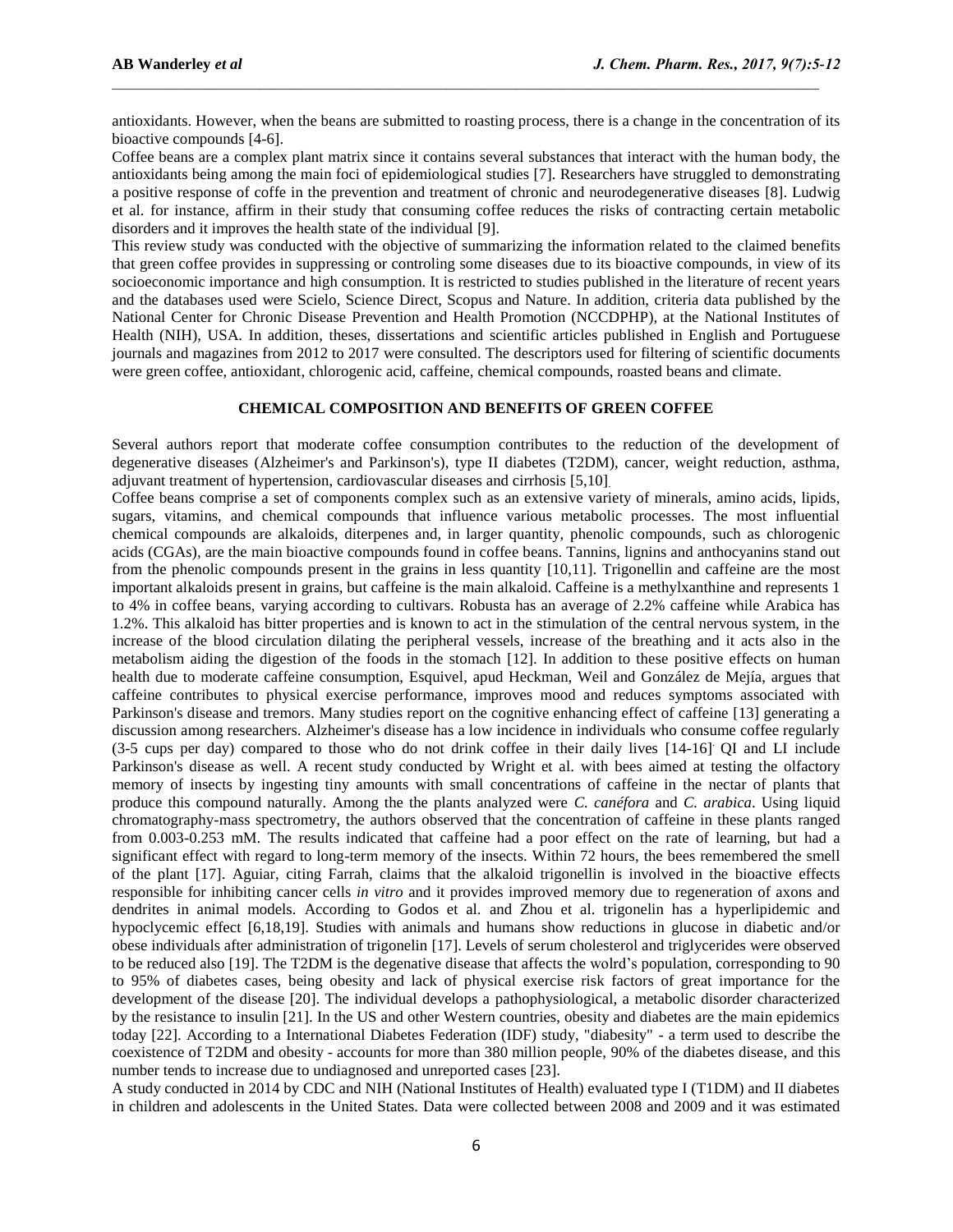that 18,436 individuals under 20 years of age were diagnosed with T1DM and 5,089 with T2DM. When comparing the groups evaluated in the research, it was observed that the group of non-Hispanic children and adolescents had the highest rate for T1DM cases and T2DM cases were higher among people aged 10 to 19 years [24,25] (Graph 1). Between the years of 1980 to 2014, another study, reported in later 2016, was carried out to evaluate the incidence and prevalence of the disease within a group of 20 to 79 years old individuals in the USA. The resulted Graph 2 shows the prevalence of the growth of the disease in the population, which is alarming [24].



**Graph 1: Rate of new cases of type I and type II diabetes among younger people, by age and race/ethnicity, 2008-2009**



**Graph 2: Trends in the incidence and prevalence of diagnosed diabetes among adults aged 20 to 79 years, United States (USA), 1980- 2014**

Like diabetes, obesity has become a serious disease worldwide that affects people of all ages, contributed by a highfat diet [25]. Graph 3 shows, for example, that a significant increase in obesity both in adults ( $\geq$  20 years) and youngsters (<20 years) between the period of 1999-2000 to 2013-2014 in the USA. No change in obsety prevalence among young people was noted between 2011-2012 and 2013-2014 and the observed change in adults was not significant in the same period.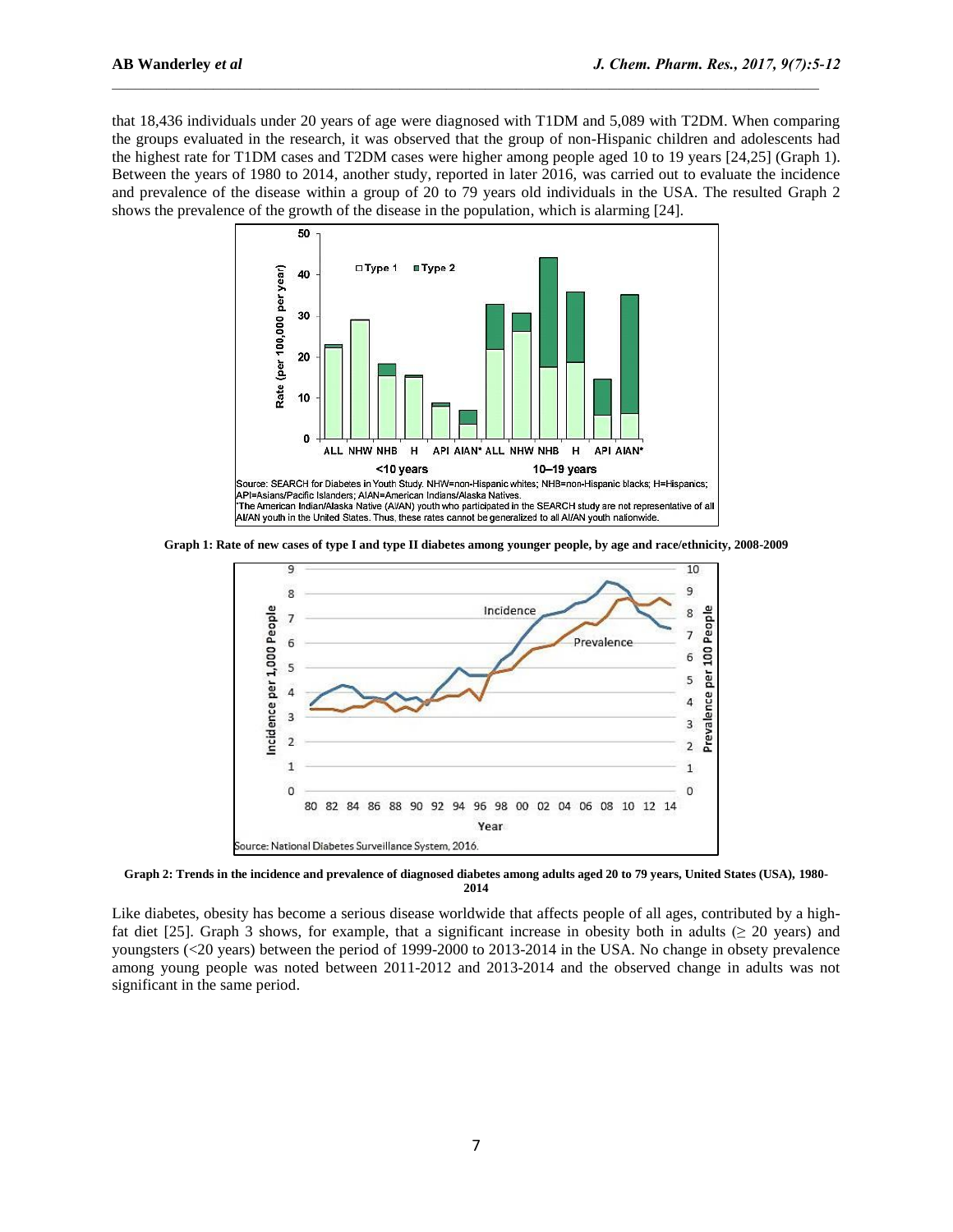

**Graph 3: Trends in obsesity prevalence among adults aged 20 and over (age-adjusted) and youngsters aged 2-19 years**

The curiosity of researchers has led to the study of how the metabolites and polyphenols of the coffee act in the body and whether the consumption of the same interferes in the reduction of weight. According to some studies, these coffee components are absorbed in the stomach and small intestine, later absorption occurs in the intestinal microbiota [26]. The main phylotypes of the microbiota are Bacteroidetes and Firmicutes, the latter appears to be related to obesity and fatty foods when in larger percentage. These two phylotypes are present in humans, rats and mice intestins [27].

Recent research by Cowan et al. was performed with rats to determine whether chronic coffee consumption could mitigate the intestinal microbiota induced by a high-fat diet. As a result, they observed that coffee consumption in mice reduce the abundance of Bacteroides/Prevotella and increased decreased the Fermicutes/Bacteroides ratio by increasing the Firmicutes. In addition, it was observed increased fatty acids levels, decreased amino acids levels and systemic insulin resistance, probably due to caffeine. With this, it was hypothesized that the chronic consumption of coffee results in the alteration of the intestinal microbiota, which explains the positive effects on the risks of type II diabetes. It appears, therefore, that diabetes and obesity is an association resulting from the altered profile of the intestinal microbiota [26]. Rustenbeck carried out a study with mice and showed that the doses of caffeine administered to the animals under study with a fat diet reduced the weight gain and consequently improved the tolerance to glucose in the blood [28]. Subsequently, in the study of Choi et al. it was observed that animals that had a high fat diet with CGA at different concentrations (50, 100 and 200 mg/kg) resulted in decreased accumulation of lipids and genes related to body fat composition, evidencing the support of the use of green coffee beans as a supplement to prevent obesity [25]. Consequently, green coffee consumption seems to have a positive effect on reducing the risk of cardiovascular diseases [29,30].

The most influent diterpenes in coffee beans are cafestol and kahweol and are found in higher amounts in unfiltered coffee (6-12 mg). An *in vitro* study utilized small concentrations of cafestol ( $10^{-10}$  to  $10^{-6}$  M) which showed a considerable increase in insulin secretion and glucose uptake. As a result, it was noted that the filtered coffee, although having low concentrations of this compound, still can have a preventative action of T2DM [31]. In previous studies, cafestol and kahweol have shown an effective action in modularing multiple enzymes involved in the detoxification process of carcinogens responsible for hepatocellular carcinoma [32].

The CGAs are formed by the esterification of transcinamic acids together with quinic acid which can exist in different isomeric forms depending on the position of the ester bond [33]. Among the many CGAs, the most important are caffeine-like acids (CQA), representing about 80% of the total chlorogenic content followed by dicafeoylquinic acids (diCQA), feruloylquinic acids (CFA), p-couaroylquinic acids (p-CoQA) and (CFQA) [6,34] (Figure 1). The association of CGA and caffeic acid has antimutagenic, anticancer, antioxidant and antiinflammatory properties. In addition to the antioxidant power, CGAs have other important health properties such as hepatoprotective, hypoglycemic and antiviral activities [10]. In the study by Jeska-Skowron et al. CGAs 5-CQA, 4-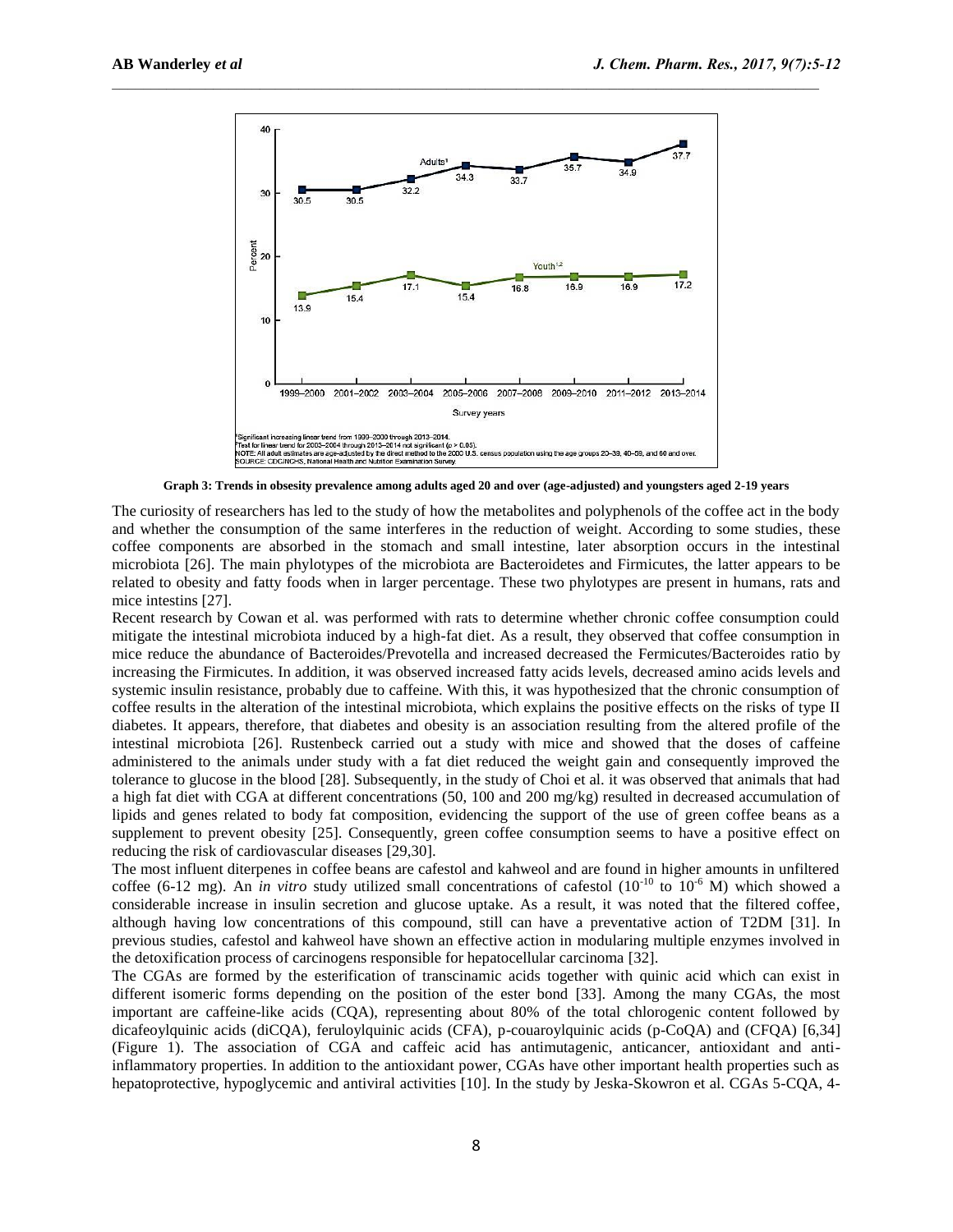

CQA and 3-CQA (Figure 2) were estimated by chromatographic analysis and a mean component concentration was observed between arabica and robust coffee of 176 mg /l and 153 mg/l, respectively [35].

**Figure 1: Chemical structural formulas of the main CGAs**



**Figure 2: Structural formulas of the main kaeochylinic acids**

The residues generated by the coffee industry and natural extracts containing these compounds are also incorporated into formulations of functional foods, nutraceutical products, cosmetics and products for medical use [36]. The cosmetic industry considers the oily raw material obtained from green coffee of great importance because it has emollient properties, softeners, moisturizing and the ability to protect against sunlight, this is because coffee oil is extremely rich in components such as sterols and unsaponifiable compounds [37].

#### **Antioxidant activity**

The main contributors to the antioxidant capacity of coffee are the reducing properties present in the phenolic compounds contained in green coffee beans such as CGAs, caffeic, ferulic and n-coumarinic. Ferulic acid is contemplated to have anti-inflammatory, anti-allergic, antibacterial, anti-platelet and antiviral effects [3,4,38]. Some authors have observed antioxidant activity in extracts of green coffee presenting a hypotensive effect in rats [35]. The Yashin study demonstrates the antioxidant activity of green coffee through ORAC (Oxygen Radiation

Absorbance Capacity), FRAP (Reduced Antioxidant Potency), TRAP (Total Reactive Antioxidant), TEAC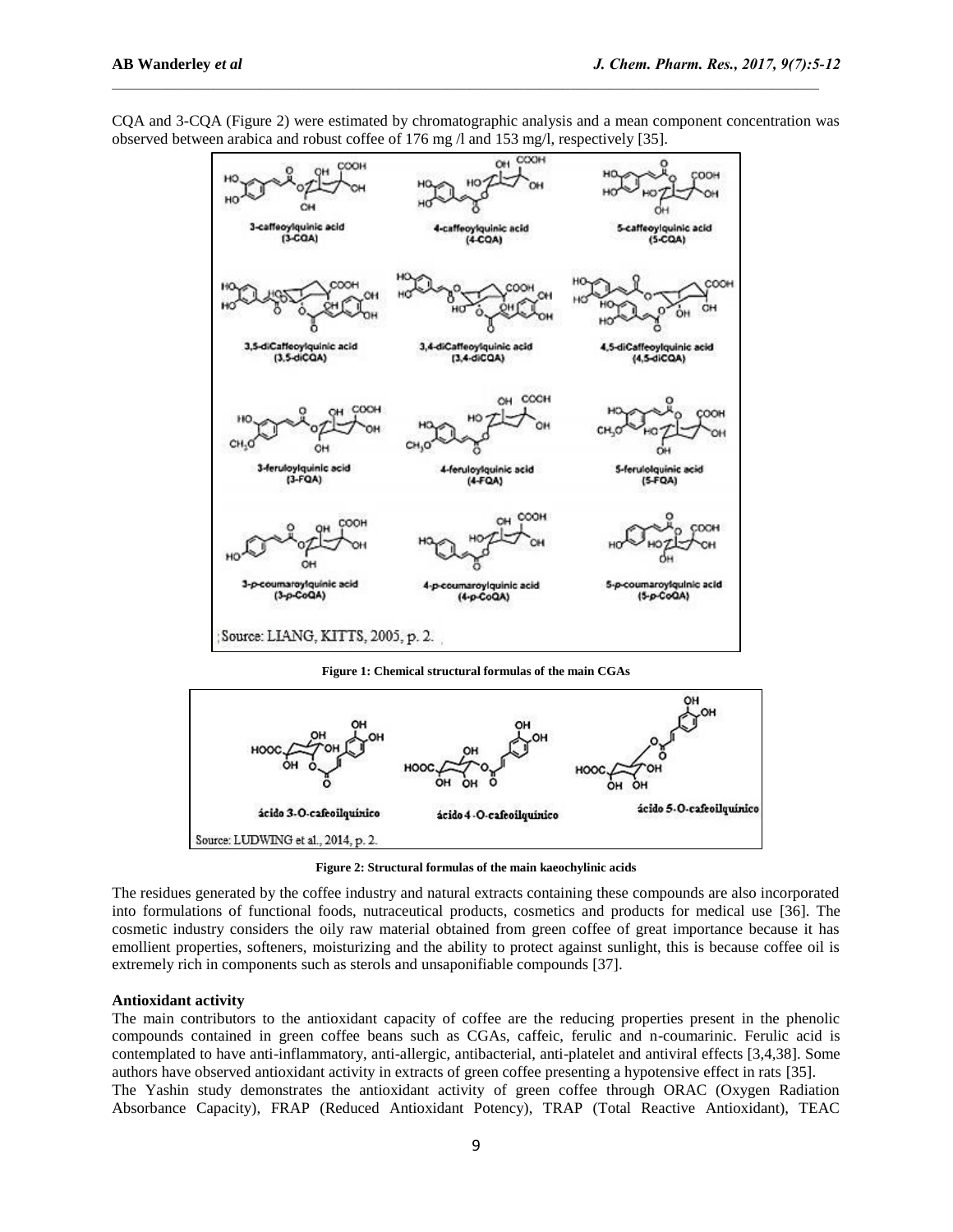(Equivalent Antioxidant Capacity) when comparing arabic and robusta coffees submitted to different roasting methods and temperatures. It was observed that the antioxidant activity of the robusta coffee was higher than that of the arabica coffee. However, this difference becomes insignificant after the light roasting and the arabica coffee exceeds the robusta coffee when the degree of roasting is increased [4].

The polysaccharides present in the green coffee beans, besides having an important role with respect to the organoleptic characteristics in coffee beverage, researchers have found that these components have a prebiotic potential and antioxidant activity and activities are satisfactory when a molecular modification occurs [39]. Arabica coffee presents 6% to 9% of sugars while robusta, 3% to 7%. In this study, the modified polysaccharides showed excellent antioxidant activity. The evaluation of the antioxidant activity was determined by *in vitro* methods using Saccharomyces cerevisiae yeast as a model of living cells. *In vitro* methods are classified in hydrogen transfer (HAT) and electron transfer (ET) assays. The ORAC assay is performed in HAT, a competitive scheme between the antioxidant and the substrate and the ET includes DPPH and ABTS assays of radical trap capacity and the FRAP assay. Liang performed an analysis of the antioxidant activity between green coffee and roasted coffee and used the ORAC and ATBS assays also. The antioxidant values varied depending on the chemical essay employed and the result between the two types of coffee were similar. CGAs are the only compounds that demonstrated a positive response to intracellular antioxidant activity measured in intestinal Caco-2 cells [40]. Thus, Liang concludes that intracellular antioxidant activity responds positively to CGAs, providing coffee health benefits. Wolska et al. evaluated the antioxidant activity by infusing the green coffee beans through the spectrophotometric method using synthetic DDPH radicals and the Agilent 8453UV spectrophotometer apparatus. They observed a high antioxidant activity (71.97-83.21%) with variation depending on the coffee species used for infusion. It has been shown to depend on the method of coffee brewing that there is interference in the antioxidant potential of the infusions.

### **FACTORS THAT ALTER THE CHEMICAL COMPOSITION OF COFFEE**

### **Drying and Roasting**

The drying and roasting processes cause changes in the composition of the coffee beans, since some compounds are degraded or modified. The tradicional method of drying is the sun dry. The negative aspect of this method is that coffee beans are subject to the weather conditions. The other method is machine drying with constant warm air flow and that depends on the fuel used in the air heater. If wood is used, it is possible that the beans acquire the taste of the wood, changing the beans organoleptic properties. In the roasting process, the beans are exposed to temperatures up to 300°C and this step is critical also, because the organoleptic characteristics of the beans again may be influenced, affecting the quality of the product. The complexity of the process promotes a series of physical, physicochemical and chemical changes involving volatile compounds (phenols, aldehydes, ketones, alcohols, ethers, hydrocarbons, organic acids, anhydrides, esters, lactones, amines and compounds containing sulfur atoms) and non volatile compounds (caffeine, trigonelline, chlorogenic acids, lipids, polysaccharides and proteins) that give aroma and flavor characteristic of the coffee [41,42]. The volatile compounds of the coffee are generated during the roasting process. According to some scholars, approximately a thousand volatile compounds have been identified in processed coffee, making their synthesis difficult [43-45].

In order to avoid the loss of some coffee compounds that have beneficial health effects, it is possible to extract the beans compounds with alcohol, hot water or amixture, the so called "green coffee extract" prior to roasting. The extract has been investigated for its antioxidant, antihypertensive properties and for controlling body weight, besides reducing blood pressure and possessing antibacterial activity [11].

#### **Climate Factors**

The chemical and organoleptic characteristics of the coffee beans are directly affected by the climatic characteristics and therefore, the places where the plants can be cultivated is limited [46]. Climate change in tropical and subtropical regions threatens farmers with insect pests, reduced water availability, and other events that may reduce crop yields [47].

#### **Altitude and Temperature**

The altitude must be taken into account due to its relation with the change of temperature and the exposure of solar radiation, as the intensity of UV rays increase with altitude. The exposure of the plant under high solar radiation, especially high UV flux, results in the modification of the hormones and species characteristics [46].

Arabica coffee grows in equatorial regions with altitudes between 1000 and 2100 m with average temperatures of 18 to 22°C and in partial shading whereas the robusta coffee requires a hotter and humid climate for its growth and has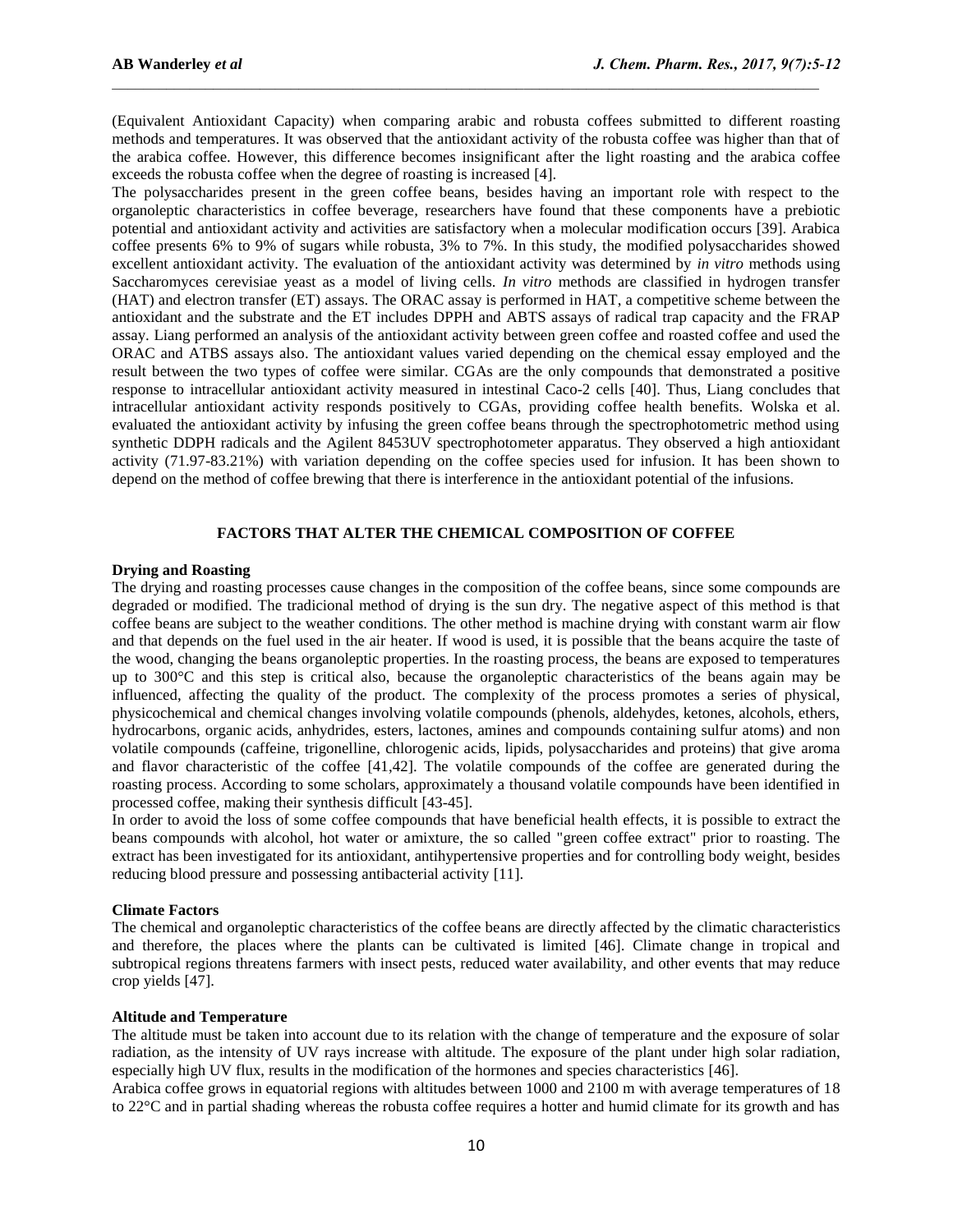a better development in altitude ranging from 100 to 1000 m and average temperature range of 22 to 26°C in the presence of sun [46,48].

Bertrand et al. state that previous studies performed by Villarreal et al. and Joët et al. demonstrated that the chemical composition responsible for the aroma of the coffee undergo changes due to the temperature of the crop. They also conducted a study on the microclimatic conditions and sensorial perception of the coffee beverage and its volatile compounds and verified that these compounds change depending on the development of coffee seeds and that warm climates favor the accumulation of volatile compounds, concluding that microclimate onditions interfere directly in the quality of the product.

#### **CONCLUSION**

Because coffee is one of the most consumed raw materials worldwide and its economic value, it is of great importance to study its chemical components and to know their benefits to human health. In particular, the phenolic compounds present in the green coffee beans are very important because they are rich in antioxidant components responsible for the beneficial properties of the coffee. It is claimed, for instance, that cafestol appears to control obesity and diabetes, deseases that are increasing worldwide at alarming rates. However, since the chemical compounds are directly affected by the climatic conditions, identification of the appropriate microclimatic conditions for cultivation is deserved and future studies have to be performed in order to evaluate the possible effects of climate change over different cultivars.

#### **REFERENCES**

- [1] L Amigoni; M Stuknytè; C Ciaramelli; C Magoni, B Ilaria; I Noni; C Airoldi; ME Regonesi; A Palmioli. *J Funct Food*. **2017**, 33, 297-306.
- [2] MEC Moreira. Avaliação do potencial farmacológico de café (Coffea arabica L.) verde e torrado. Universidade Federal de Lavras, Lavras, **2013**, 11-29.
- [3] O Babova; A Occhipinti; ME Maffei. *Phytochemistry*. **2016**, 123, 33-39.
- [4] A Yashin; Y Yashin; JY Wang; B Nemzer. *Antioxidants*. **2013**, 2(4), 230-245.
- [5] LCG Vieira. Características fitoquímicas e propriedades antioxidantes do grão de café verde. Universidade Fernando Pessoa, Porto, **2015**, 6-20.
- [6] J Aguiar; BN Estevinho; L Santos. *Trends Food Sci Tech*. **2016**, 58, 21-39.
- [7] N Tajik; M Tajik; I Mack; P Enck. *Eur J Nutr*. **2017**, 1-30.
- [8] E Stelmach; P Pohl; A Szymczycha-Madeja. *Food Chem.* **2015**, 182, 302-308.
- [9] IA Ludwig; MN Clifford; MEJ Lean; H Ashihara; A Crozier. *Food Funct.* **2014**, 5(8), 1695-1717.
- [10] MC Costa. Compostos bioativos e atividade sequestrante de radicais livres de quatro cultivares do Coffea arabica L. em diferentes estádios de maturação dos frutos. Faculdade de Ciências Farmacêuticas, Araraquara, **2015**, 5-14.
- [11] P Esquivel; VM Jiménez. *Food Res Int.* **2012**, 46(2), 488-495.
- [12] NJ Frost-Meyer; JV Logomarsino. *J Funct Food.* **2012**, 4(4): 819-830.
- [13] D Borota; E Murray; G Keceli; A Chang; JM Watabe; M Ly; JP Toscano; MA Yassa. *Nature Neurosci.* **2014**, 17(2), 201-203.
- [14] YF Chu; WH Chang; RM Black; JR Liu; P Sompol; Y Chen; H Wei; Q Zhao; IH Cheng. *Food Chem*. *Nutrition*, 135(3), 2095-2102.
- [15] S Vila-Luna; S Cabrera-Isidoro; L Vila-Luna; I Juárez-Díaz; JL Bata-García; FJ Alvarez-Cervera; RE Zapata-Vázquez; G Arankowsky-Sandoval; F Heredia-López; G Flores. *Neuroscience*. **2012**, 202, 384-395.
- [16] H QI; S LI. *Geriatrics Gerontol Int.* **2014**, 14 (2), 430-439.
- [17] GA Wright; DD Baker; MJ Palmer; D Stabler; JÁ Mustard; EF Power; AM Borland; PC Stevenson. *Science*. **2013**, 339(6124), 1202-1204.
- [18] J Godos; FR Pluchinotta; S Marventano; S Buscemi; GL Volti; F Galvano; G Grosso. *Int J Food Sci Nutr.* **2014**, 65(8), 925-936.
- [19] J Zhou; S Zhou; S Zeng. *Fundam Clin Pharm*. **2013**, 27(3), 279-287.
- [20] LS Geiss; J Wang; YJ Cheng; TJ Thompson; L Barker; Y Li; AL Albright; EW Gregg. *JAMA*. **2014**, 312(12), 1218-1226.
- [21] A Floegel; N Stefan; Z Yu; K Mühlenbruch; D Drogan; HG Joost; A Fritsche; HU Häring; MA Hrabe; A Peters; M Roden; C Prehn; RW Sattler; T Illig; MB Schulze; J Adamski; H Boeing; T Pischon. *Diabetes*. **2013**, 62(2), 639-648.